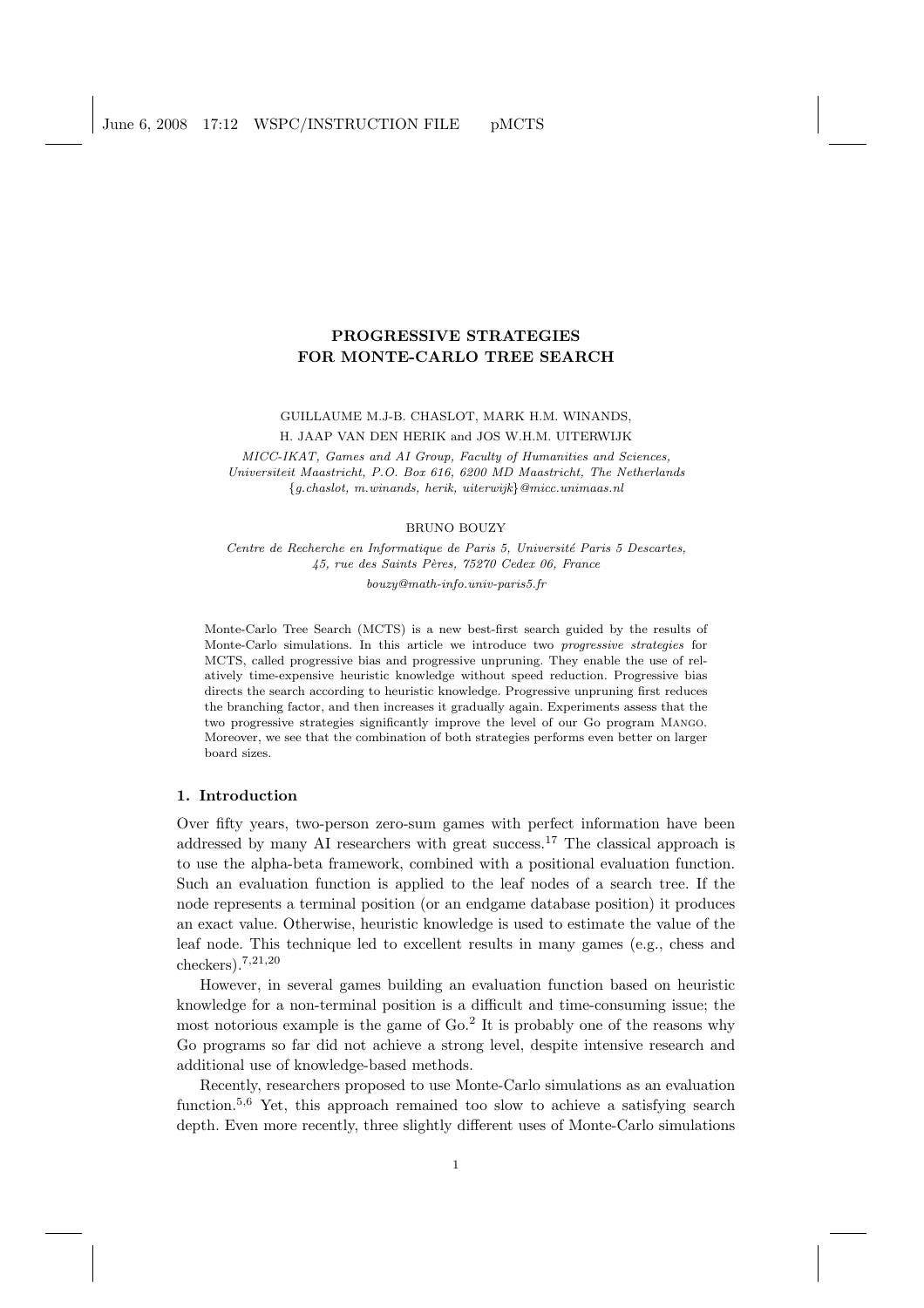within a tree-search context have been proposed.<sup>10,13,18</sup> The new general method, which we call "Monte-Carlo Tree Search" (MCTS), resulted from it. MCTS is not a classical tree search followed by a Monte-Carlo evaluation, but rather a best-first search guided by the results of Monte-Carlo simulations. This method uses two main strategies, which aim at different purposes described below. (1) A selection strategy, derived from the Multi-Armed Bandit problem, is able to increase the quality of the chosen moves in the tree when the number of simulations grows.<sup>11,15</sup> Yet, the strategy requires the results of several previous simulations. (2) When a sufficient amount of results is not available, a *simulation strategy* decides on the moves to be played.<sup>1,15</sup> So, the challenge is: how do we harmonize a simulation strategy (necessary to be applied by a lack of sufficient results) with the selection strategy?

In this article, we propose two progressive strategies as a soft transition between the simulation strategy and the selection strategy. The strategies enable, among others, the use of time-consuming heuristic knowledge. Below, we use the game of Go as test domain. Go is challenging, because so far programs are not able to defeat expert humans, and thus it has been a testbed for artificial-intelligence techniques for over 30 years.

The article is organized as follows. In Section 2, we present the Monte-Carlo Tree Search method. In Section 3, we describe the two progressive strategies. Section 4 presents the experiments, performed with the Go program Mango. Section 5 discuss alternative solutions. Section 6 summarizes the contributions, formulates conclusions, and gives an outlook on future research.

# 2. Monte-Carlo Tree Search

Monte-Carlo Tree Search (MCTS) is a best-first search method, which does not require a positional evaluation function. It is based on a randomized exploration of the search space: in the beginning of the search, exploration is performed fully at random. Then, using the results of previous explorations, the algorithm becomes able to predict the most promising moves more accurately, and thus, their evaluation becomes more precise. The basic structure of MCTS is given in Subsection 2.1. Relevant pseudo-code is provided in Subsection 2.2. Four strategic tasks are discussed in Subsection 2.3. Finally, we discuss how to select the move to be played in the actual game in Subsection 2.4.

## 2.1. Structure of MCTS

In MCTS, each node i represents a given position (also called a state) of the game. A node contains at least the following two pieces of information: (1) the current value  $v_i$  of the position (usually the average of the results of the simulated games that visited this node), and (2) the visit count of this position  $n_i$ . MCTS usually starts with a tree containing only the root node.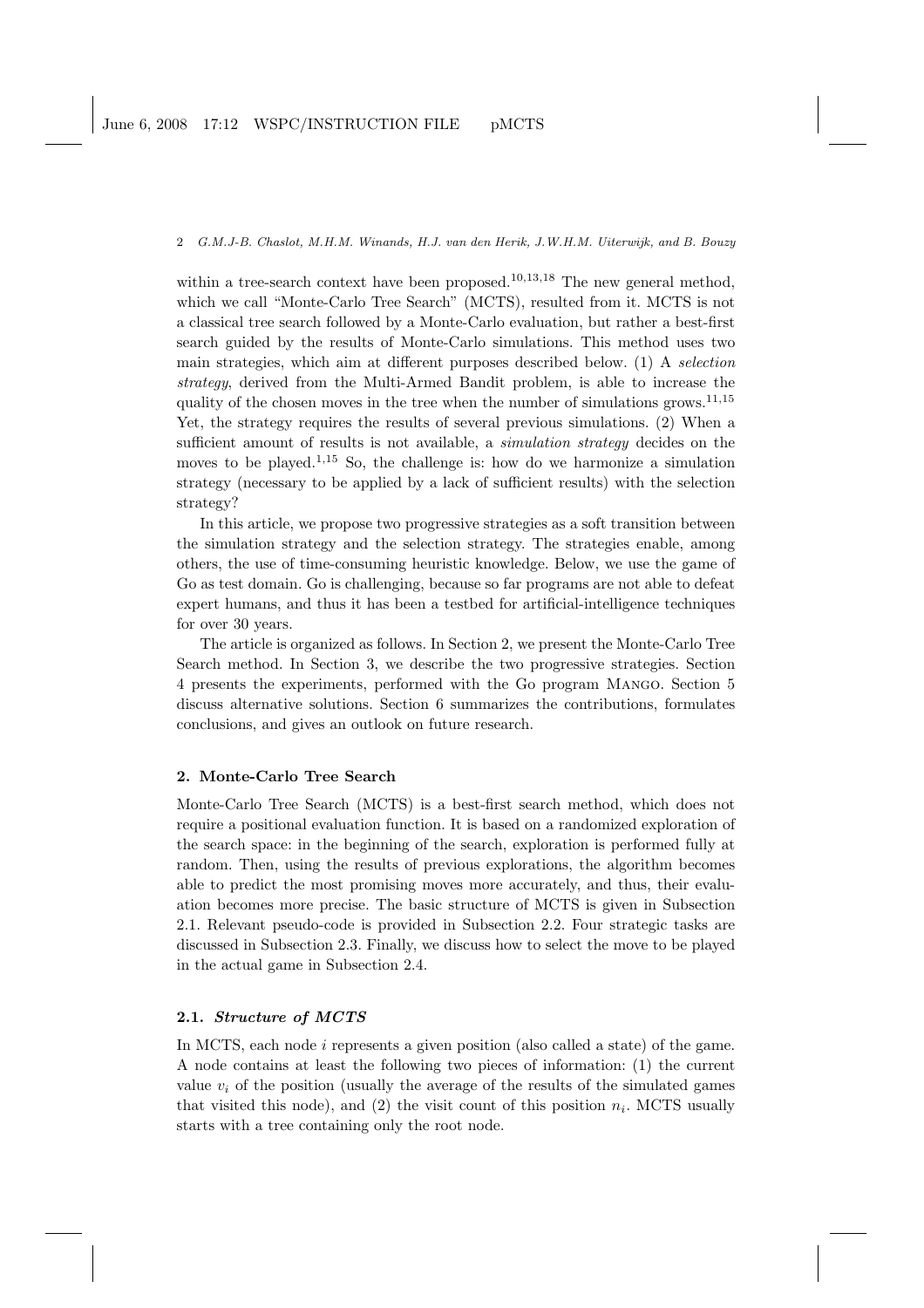

Fig. 1. Outline of a Monte-Carlo Tree Search.

MCTS consists of four steps, repeated as long as there is time left. The steps are as follows. (1) The tree is traversed from the root node to a leaf node  $(L)$ , using a selection strategy. (2) An expansion strategy is called to store one (or more) children of  $L$  in the tree. (3) A *simulation strategy* plays moves in self-play until the end of the game is reached. The result R of this "simulated" game is  $+1$  in case of a win for Black (the first player in Go), 0 in case of a draw, and −1 in case of a win for White. (4)  $R$  is propagated back through the tree according to a backpropagation strategy. Finally, the move played by the program is the child of the root with the highest visit count. The four steps of MCTS are explained in some detail in Figure 1, and more elaborated in Subsection 2.3.

# 2.2. Relevant pseudo-code

The pseudo-code for MCTS is given in Figure 2. In this algorithm,  $ST$  is the set of all nodes (the search tree),  $Select(Node N)$  is the selection function, which returns one child of the node N.  $Expand(Node N)$  is the function that stores one more node in the tree, and returns this node.  $Play\_simulated\_game(Node\ N)$  is the function that plays a simulated game from the node N, and returns the result  $R \in \{-1, 0, 1\}$ of this game. Backpropagate(Integer  $R$ ) is the procedure that updates the value of the node depending on the result R of the last simulated game.  $\mathcal{N}_c(node\ N)$  is the set of the children of the node N.

### 2.3. The four strategic tasks

As has been mentioned earlier, the four strategic tasks in MCTS are selection, expansion, simulation, and backpropagation. They are each discussed in detail below. For each, we will show how we use them in our Go program Mango.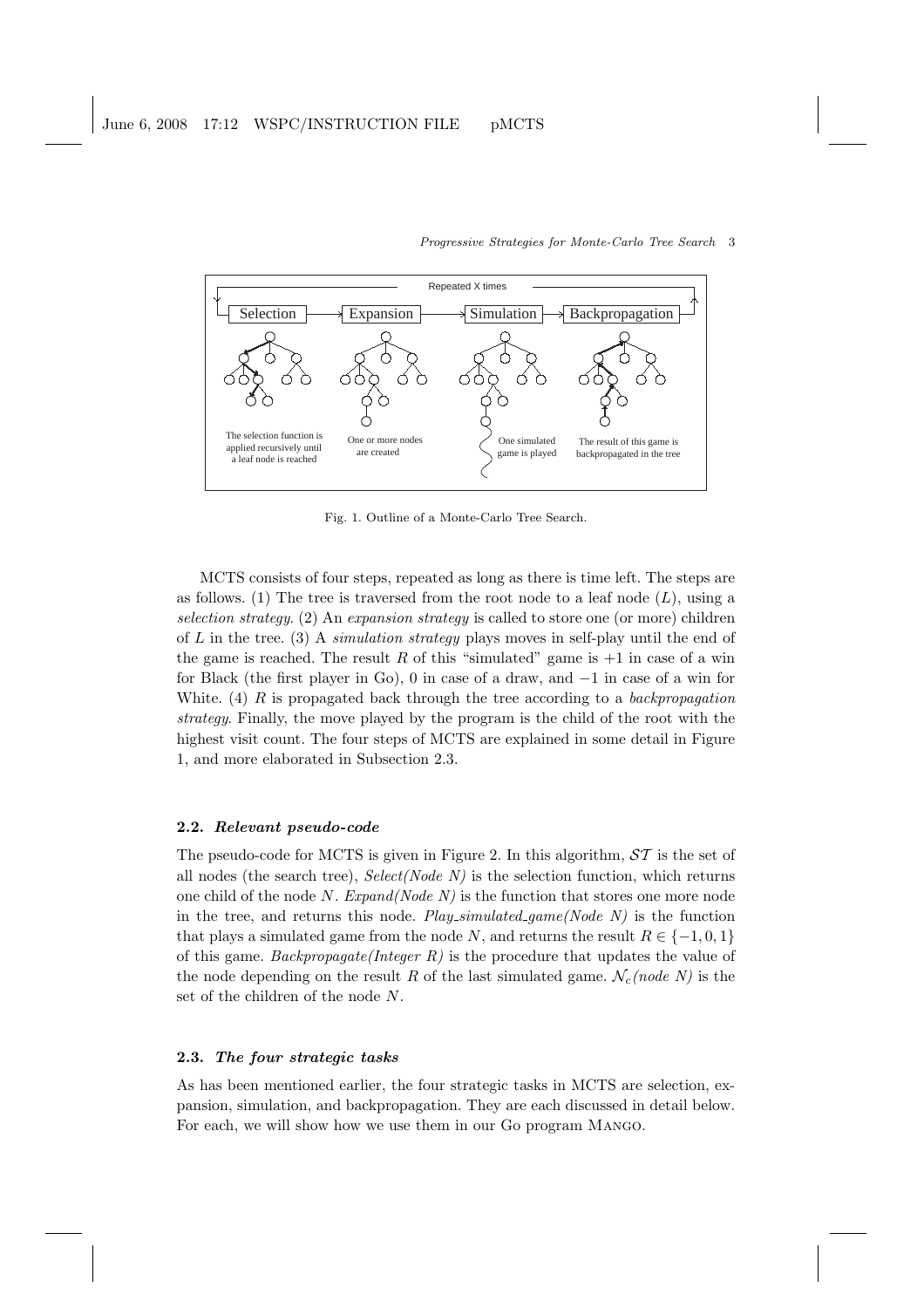void MCTS(Node root node)

|                   | 1 while(has_time)                                                                |                 |  |  |  |  |
|-------------------|----------------------------------------------------------------------------------|-----------------|--|--|--|--|
| $2 \sqrt{ }$<br>3 | $current\_node \leftarrow root\_node$                                            |                 |  |  |  |  |
| 4                 | while ( <i>current_node</i> $\in$ <i>ST</i> )                                    |                 |  |  |  |  |
| 5                 |                                                                                  |                 |  |  |  |  |
| 6                 | $last\_node \leftarrow current\_node$                                            |                 |  |  |  |  |
| 7                 | $current\_node \leftarrow Select(current\_node)$                                 | Selection       |  |  |  |  |
| 8                 |                                                                                  |                 |  |  |  |  |
| 9                 | $last\_node \leftarrow Expand(last\_node)$                                       | Expansion       |  |  |  |  |
| 10                | $R \leftarrow Play\_simulated\text{-}game(last\text{-}node)$                     | Simulation      |  |  |  |  |
| 11                | while( <i>current_node</i> $\in$ <i>ST</i> )                                     |                 |  |  |  |  |
| 12                |                                                                                  |                 |  |  |  |  |
| 13                | $current\_node.Backpropagate(R)$                                                 | Backpropagation |  |  |  |  |
| 14                | $current\_node涨ist\_count \leftarrow current\_node.vist\_count + 1$              |                 |  |  |  |  |
| 15                | $current\_node \leftarrow current\_node.parent$                                  |                 |  |  |  |  |
| 16                |                                                                                  |                 |  |  |  |  |
| $17 \}$           |                                                                                  |                 |  |  |  |  |
|                   | 18 return best_move = $argmax_{N \in \mathcal{N}_c(root\_node)}(N.visit\_count)$ |                 |  |  |  |  |

Fig. 2. Pseudo-code for Monte-Carlo Tree Search.

#### 2.3.1. Selection

Selection is the strategic task that selects one of the children of a given node. It controls the balance between exploitation and exploration. We explain both notions below. Exploitation is the task to select the move that leads to the best results so far. Exploration deals with less promising moves that still have to be examined, due to the uncertainty of the evaluation. Similar balancing of exploitation and exploration has been studied in the literature, in particular with respect to the Multi-Armed Bandit (MAB) problem.<sup>19</sup> The MAB problem considers a gambling device and a player, whose objective is maximizing the reward from the device. At each time step, the player can select one of N arms of the device, which gives a reward. In most settings, the reward obeys a stochastic distribution. The selection problem of MCTS could be viewed as a MAB problem for a given node: the problem is to select the next move (arm) to play, which will give an unpredictable reward (the outcome of a single random game). Knowing the past results, the problem is to find the optimal move. However, the main difference with the MAB problem is that MCTS works by using sequentially several selections: the selection at the root node, the selection at depth one, the selection at depth two, etc. Several algorithms have been designed for this setup,  $^{10,11,13}$  or have been derived from MAB algorithms.<sup>15,18</sup>

# Selection strategy used in Mango

We use the strategy UCT (Upper Confidence Bound applied to Trees).<sup>18</sup> This strategy is easy to implement, and used in many programs. UCT works as follows. Let I be the set of nodes reachable from the current node  $p$ . UCT selects the child  $k$  of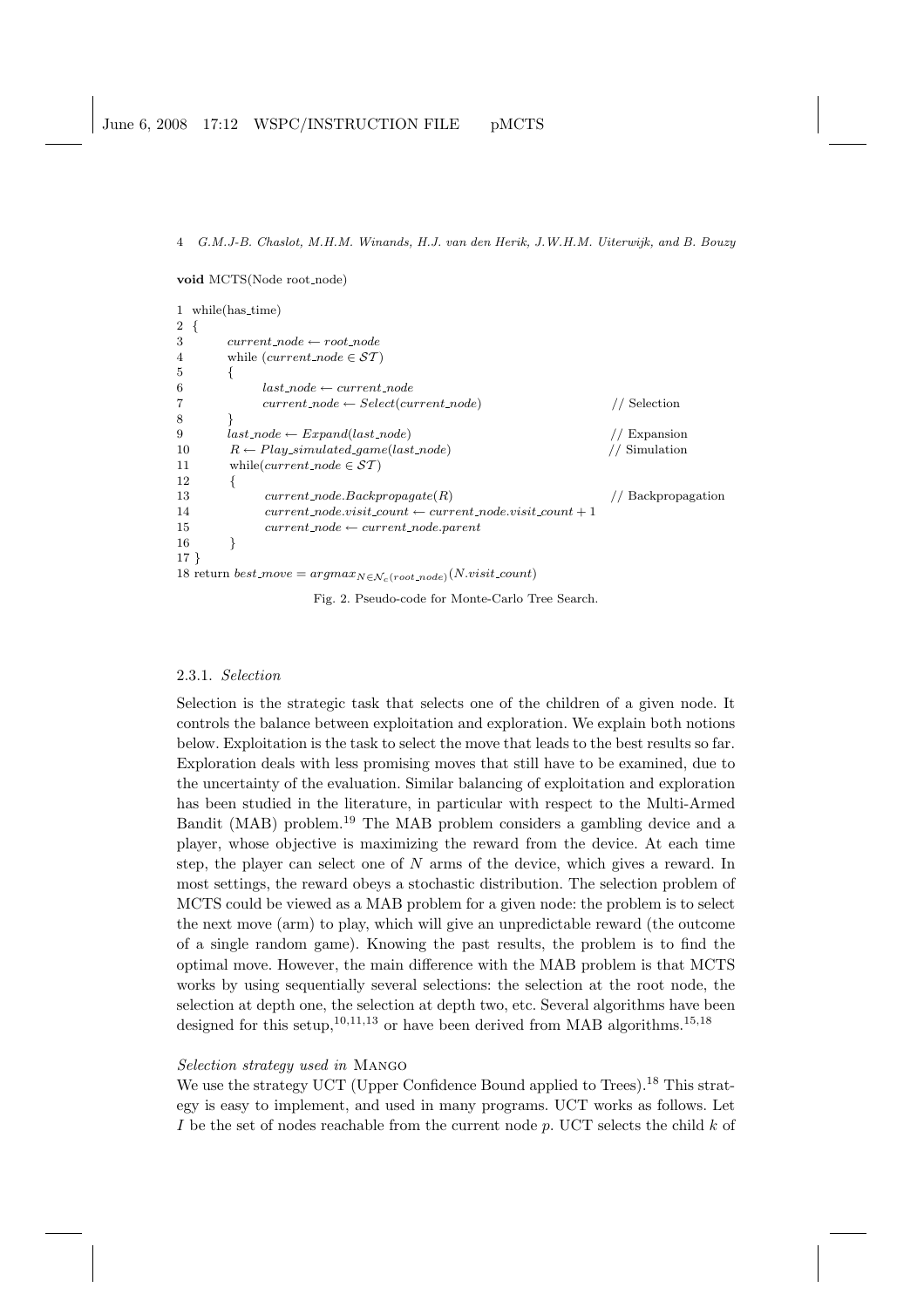the node  $p$  that satisfies formula 2.1:

$$
k \in argmax_{i \in I} \left( v_i + C \times \sqrt{\frac{\ln n_p}{n_i}} \right) \tag{2.1}
$$

where  $v_i$  is the value of the node i,  $n_i$  is the visit count of i, and  $n_p$  is the visit count of p.  $C$  is a coefficient, which has to be tuned experimentally. In MANGO, we use  $C = 0.7$ . In practice, UCT is only applied in nodes of which the visit count is higher than a certain threshold T (i.e., 30 in MANGO).<sup>13</sup> If the node has been visited fewer times than this threshold, the next node is selected according to the simulation strategy, discussed in 2.3.3.

#### 2.3.2. Expansion

Expansion is the strategic task that, for a given leaf node  $L$ , decides whether this node will be expanded by storing one or more of its children in memory. The simplest rule is to expand one node per simulated game.<sup>13</sup> The expanded node corresponds to the first position encountered that was not stored yet. Note that the expansion could also be performed after the simulation.

# Expansion strategy used in Mango

In addition to expanding one node per simulated game, we also expand all the children of a node when a node's visit count equals T.

## 2.3.3. Simulation

Simulation (also called playout) is the strategic task that selects moves in self-play until the end of the game. This task might consist of playing plain random moves or – better – pseudo-random moves chosen according to a *simulation strategy*. Indeed, the use of an adequate simulation strategy has been shown to improve the level of play significantly.<sup>1</sup>,<sup>16</sup> The main idea is to play interesting moves by using patterns, capture considerations, and proximity to the last move. The simulation requires that the number of moves per game is limited. When considering the game of Go, extra rules are added to satisfy this condition: (1) a player should not play in his eyes, and (2) the game is stopped and scored if it exceeds a given number of moves. Elaborating an efficient simulation strategy is a difficult issue. If the strategy is too stochastic (e.g., if it selects moves nearly randomly), then the moves played are often weak, and the level of the Monte-Carlo program is decreasing. In contrast, if the strategy is too deterministic (e.g., if the selected move for a given position is almost always the same, i.e., too much exploitation takes place) then the exploration of the search space becomes too selective, and the level of the Monte-Carlo program is decreasing too.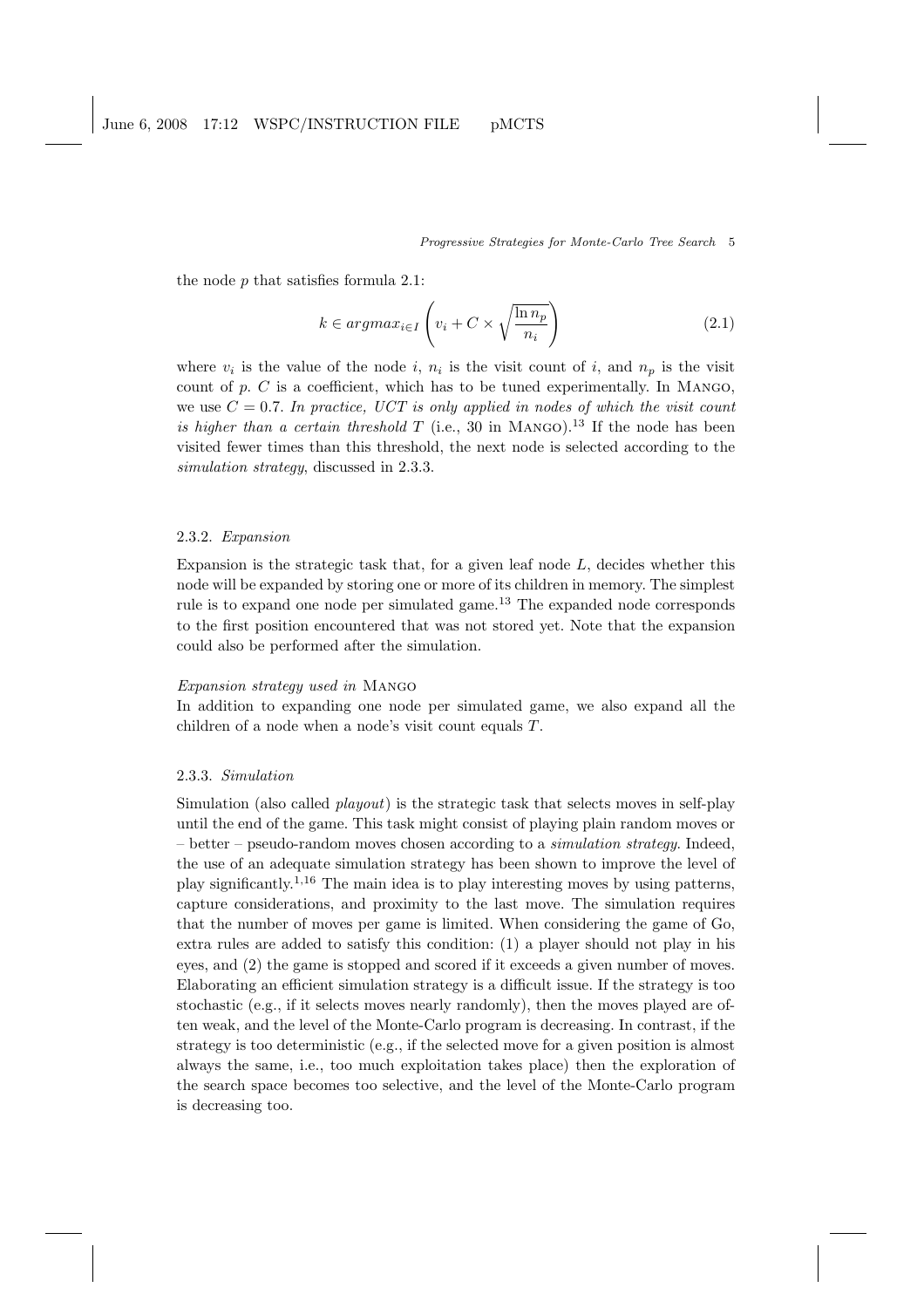## Simulation strategy used in Mango

Let M be the set of all possible moves for a given position. Each move  $j \in \mathcal{M}$  is given an urgency  $U_i \geq 1$ . The simulation strategy selects one move from M. The probability of each move to be selected is  $p_j = \frac{U_j}{\sum_{i=1}^{n} U_i}$  $\frac{U_j}{k \in \mathcal{M}} \overline{U_k}$ . The urgency is the sum of two values: the capture value and the pattern value.

- (1) Capture value. This value is given to moves capturing stones or preventing captures. It equals 50,000  $\times$  the number of captured stones, plus 5,000  $\times$  the number of stones prevented from capture. Using a capture value was first proposed by Bouzy, and later improved successively by Coulom and Cazenave.<sup>1,13,8</sup>
- (2) Pattern value. For each possible  $3 \times 3$  pattern, the value of the central move has been learned by a dedicated algorithm developed in our previous research.<sup>4</sup> The pattern values range from 1 to 2433.

Moves within a Manhattan distance of 1 from the previous move have their urgency multiplied by 20. This idea is taken from the strategy developed by Gelly and Wang<sup>16</sup> and slightly adapted.

#### 2.3.4. Backpropagation

Backpropagation is the procedure that propagates the *result* of a simulated game  $k$ backwards from leaf node  $L$  to the nodes it had to traverse to reach this leaf node. This result is counted positively  $(R_k = +1)$  if the game is won, and negatively  $(R_k = -1)$  if the game is lost. Draws lead to a result  $R_k = 0$ . The value  $v_L$  of a node is computed by taking the average of the results of all simulated games made through this node, i.e.,  $v_L = (\sum_k R_k)/n_L$ . Several backpropagation strategies have been proposed in the literature.<sup>9,11,13</sup> However, the best results in game play have been obtained by using the plain average of the simulations.

### Backpropagation strategy used in Mango

In Mango we use the plain average strategy described above.

# 2.4. Final move selection

After the simulations, the move finally played by the program in the actual game is the one corresponding to the "best child" of the root. There are different ways to define which child is the best.

- (1) Max child. The max child is the child that has the highest value.
- (2) Robust child. The robust child is the child with the highest visit count.
- (3) Robust-max child. The robust-max child is the child with both the highest visit count and the highest value. If there is no robust-max child at the moment, more simulations are played until a robust-max child occurs.<sup>13</sup>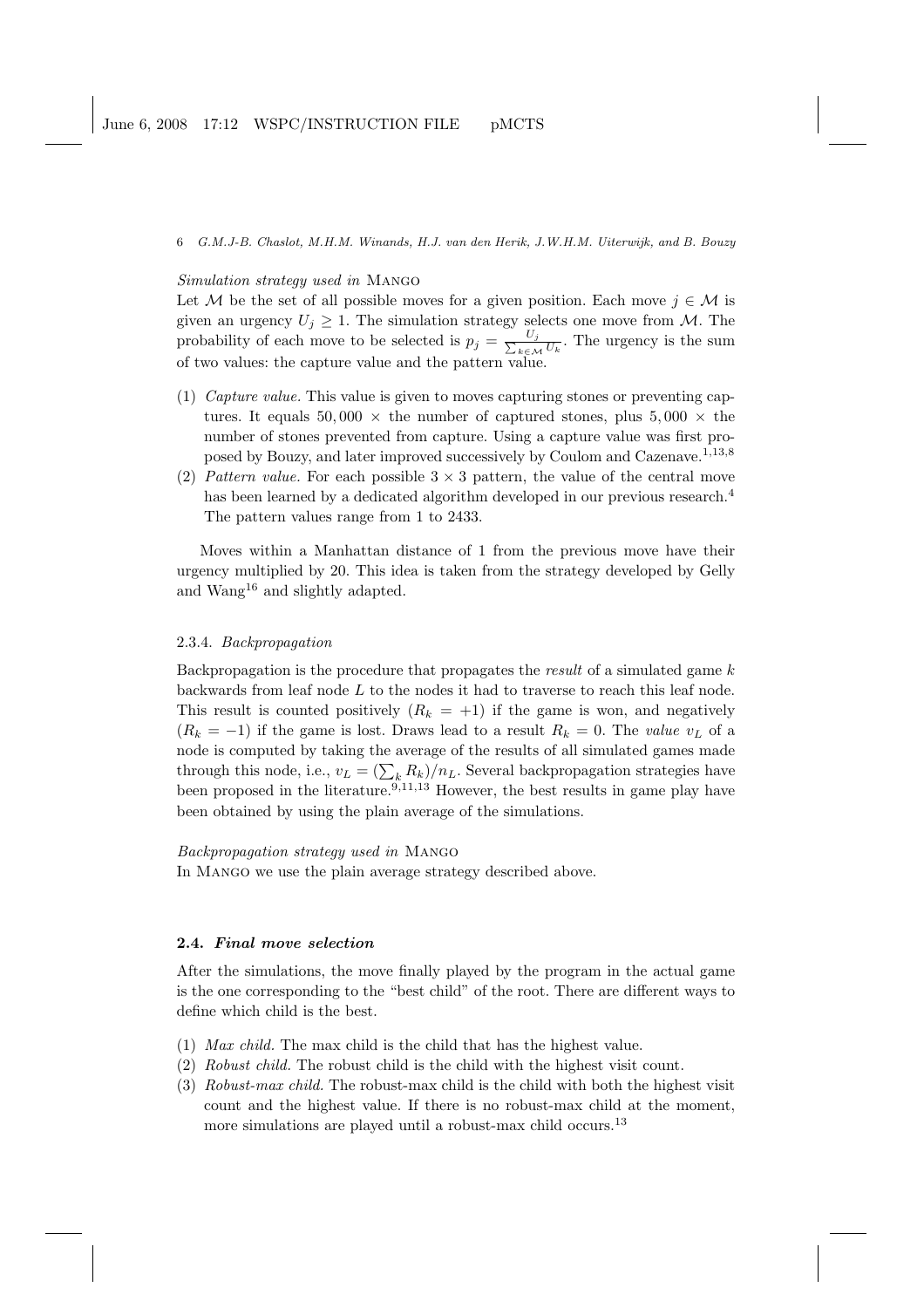(4) Secure child. The secure child is the child that maximizes a lower confidence bound, i.e., which maximizes the quantity  $v + \frac{A}{\sqrt{n}}$ , where A is a parameter (set to 4 in our experiments),  $v$  is the node's value, and  $n$  is the node's visit count.

### Final move selection used in Mango

Mango uses the robust child. In our preliminary experiments we did not measure a significant difference between the methods discussed above, when a sufficient amount of simulations per move was played. However, when only a short thinking time per move was used (e.g., below a second), choosing the max child turned out to be significantly weaker than other methods.

# 3. Progressive Strategies

When a node has been visited only a few times, a well-tuned simulation strategy chooses moves more accurately than a selection strategy. However, when a node has been visited quite often, the selection strategy is more accurate.<sup>10</sup>,11,13,<sup>18</sup>

We propose a "progressive strategy" that performs a soft transition between the simulation strategy and the selection strategy. Such a strategy uses (1) the information available for the selection strategy, and (2) some time-expensive domain knowledge. A progressive strategy is similar to a simulation strategy when a few games have been played, and converges to a selection strategy when numerous games have been played.

In the following two subsections we describe the two progressive strategies used in our Go-playing program Mango: progressive bias (Subsection 3.1) and progressive unpruning (Subsection 3.2). Subsection 3.3 describes the heuristic domain knowledge used in Mango. Subsection 3.4 discusses the time efficiency of these heuristics.

### 3.1. Progressive bias

The aim of the *progressive bias* strategy is to direct the search according to  $-$  possibly time-expensive – heuristic knowledge. For that purpose, the selection strategy is modified according to that knowledge. The influence of this modification is important when a few games have been played, but decreases fast (when more games have been played) to ensure that the strategy converges to a selection strategy. We modified the UCT selection in the following way. Instead of selecting the move which satisfies formula 2.1, we select the node  $k$  which satisfies formula 3.2. We call this formula our enhancement.

$$
k \in argmax_{i \in I} \left( v_i + C \times \sqrt{\frac{\ln n_p}{n_i}} + f(n_i) \right)
$$
 (3.2)

In MANGO, we chose  $f(n_i) = \frac{H_i}{n_i+1}$ , where  $H_i$  is a coefficient representing heuristic knowledge, which depends only on the board configuration represented by the node *i*. The variables  $n_p$  and  $n_i$ , and coefficient C are the same as in Section 2.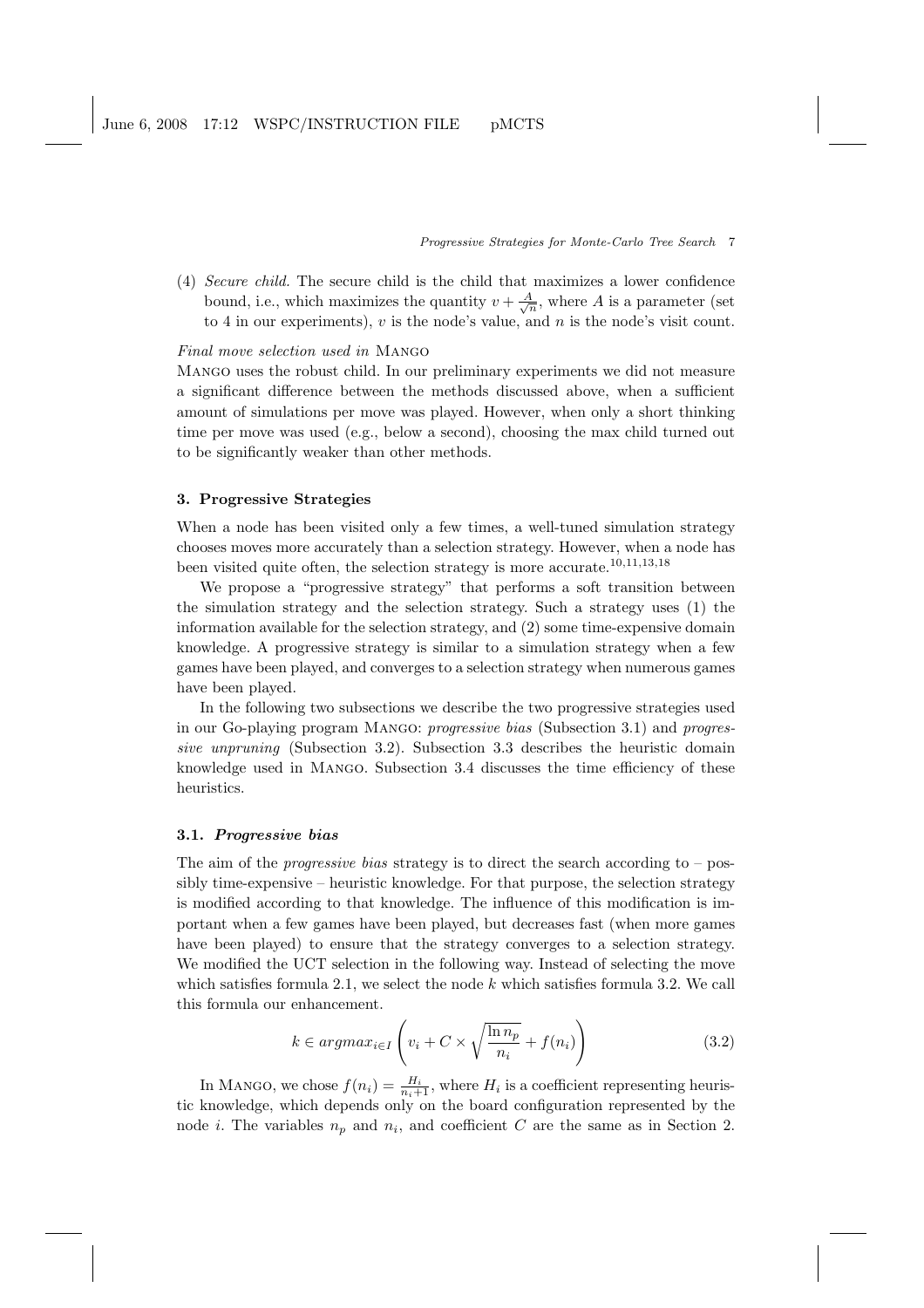More details on the construction of  $H_i$  are given in Subsection 3.3. Formula 3.2 has the following four properties.

- (1) When the number of games  $n_p$  made through a node p equals T (i.e., 30 in Mango), the selection algorithm starts to be applied in this node. For all the MANGO), the selection algorithm starts to be applied in this node. For all the children *i* of this node with  $n_i = 0$ ,  $\sqrt{\frac{\ln n_p}{n_i}}$  is replaced by a fixed number *M* (e.g., 100 in MANGO) satisfying  $\forall i, M \gg v_i$ .  $v_i$  is replaced by 0 when  $n_i = 0$ . Thereafter, the algorithm selects every unexplored child once. The order in which these children are selected is given by  $f(n_i)$ , i.e., the children with the highest heuristic values are selected first.
- (2) If only a few simulations have been made through the node (e.g., from around 30 to 100 in MANGO), and if the heuristic value  $H_i$  is sufficiently high, the term  $\frac{H_i}{n_i+1}$  is dominant. Hence, the number of simulations made depends more on the domain knowledge  $H_i$  than on the results of the simulated games. It is an advantage to use mainly the domain knowledge at this stage, because then the results of only a few simulated games are affected by a large uncertainty. The behavior of the algorithm is therefore close to the behavior of a simulation strategy.
- (3) When the number of simulations increases (e.g., from around 100 to 500 in Mango), both the results of the simulated games and the domain knowledge have a balanced impact on the selection.
- (4) When the number of simulations is high (e.g.,  $>$  500 in MANGO), the influence of the domain knowledge is low compared to the influence of the previous simulations, because the domain knowledge decreases by  $O(1/n_i)$ , and the term corresponding to the simulation decreases by  $O(\sqrt{\ln n_p/n_i})$ . The behavior of the algorithm is, at this point, close to the behavior of a classical selection strategy (UCT). The only difference with plain UCT occurs if two positions  $i$  and j have the same value  $v_i = v_j$ , but different heuristic evaluations  $H_i$  and  $H_j$ . Then, the position with the highest heuristic evaluation will be selected more often.

#### 3.2. Progressive unpruning

We have seen in Mango that when there is not much time available and simultaneously the branching factor is high, MCTS performs poorly. Our solution, progressive unpruning, consists of (1) reducing the branching factor artificially when the selection function is applied, and (2) increasing it progressively as more time becomes available. When the number of games  $n_p$  in a node p equals the threshold T, progressive unpruning "prunes"<sup>a</sup> most of the children. The children, which are not pruned from the beginning, are the  $k_{init}$  children with the highest heuristic values. In MANGO  $k_{init}$  was set to 5. The children of the node i are progressively "un-

<sup>a</sup>A node is pruned if it cannot be accessed in the simulated games.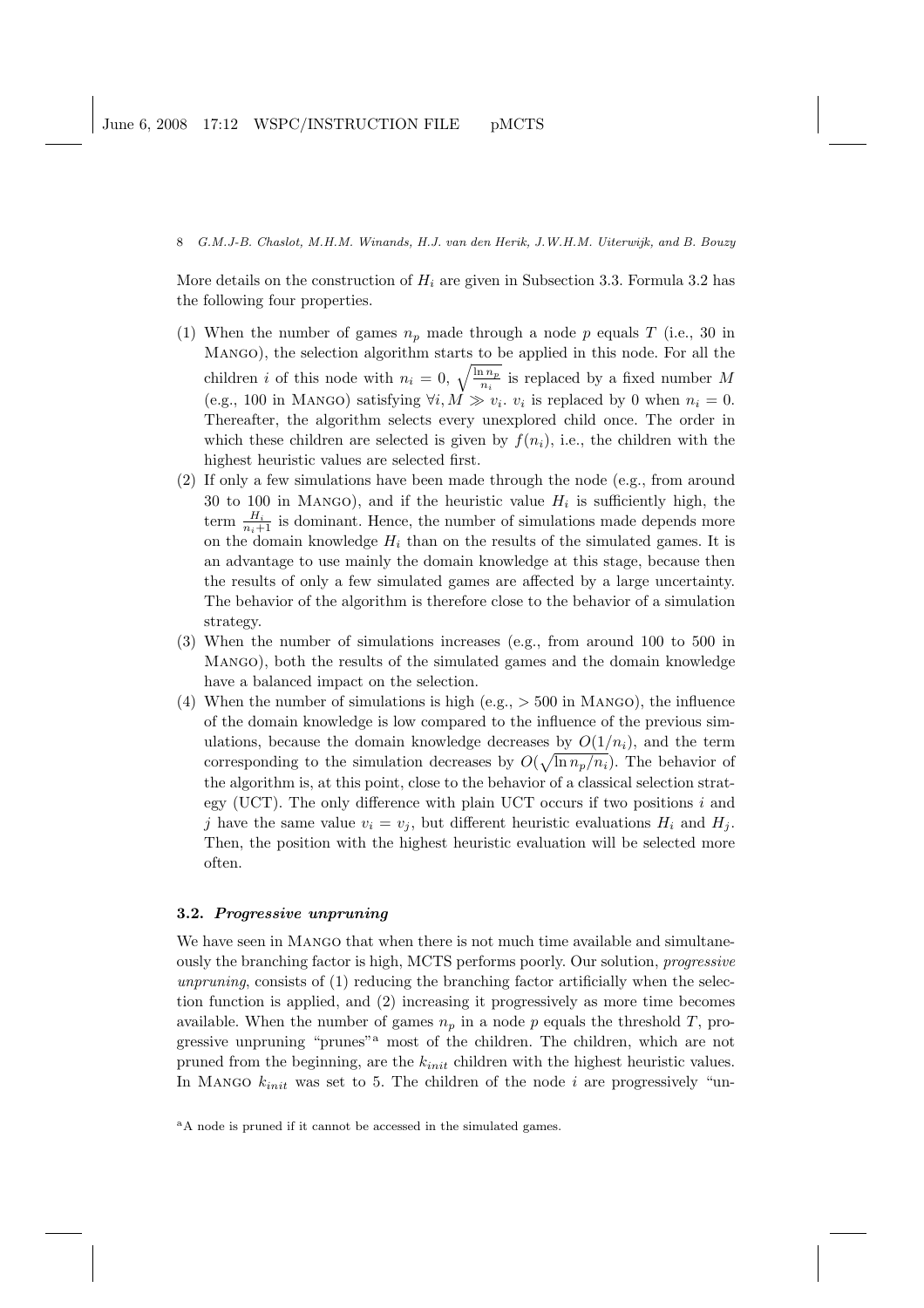pruned". In Mango, k nodes are unpruned when the number of simulations in the parent surpasses  $A \times B^{k-k_{init}}$  simulated games. A was set experimentally to 50 and B to 1.3. The scheme is shown in Figure 3.



Fig. 3. Progressive unpruning in Mango.

# 3.3. Heuristic knowledge used in Mango

The two previous soft-transition strategies require computing a heuristic value  $H_i$ for a given board configuration representing the node  $i$ . In this subsection we describe the heuristic, which is based on the same ideas as seen in 2.3.3. However, the heuristic knowledge for  $H_i$  is much more elaborated than the one used for the urgency value  $U_i$ . In MANGO,  $H_i$  is composed of three elements: (i) a pattern value, (ii) a capture value, and (iii) the proximity to the last moves.

The capture value of each move depends on (1) the number of stones that could be captured by playing the move, and on (2) the number of stones that could escape a capture by playing the move. It is calculated the same way than for the simulation strategy.

The pattern value is learned offline by using the pattern matching described by Bouzy and Chaslot.<sup>3</sup> This pattern matching was also implemented in the Go program INDIGO, and improved its level significantly.<sup>b</sup> In this research, each pattern assigns a value to the move that is in its center. The value corresponds to the probability that the move is played in professional games. The learning phase has been performed on 2, 000 professional games; 89, 119 patterns were learned. Each pattern contained between 0 stones (e.g., corner pattern) and 15 stones (e.g., joseki pattern). The size of the patterns was not bounded, so some patterns covered nearly the whole board, and some covered only a few intersections.

The proximity coefficients are computed as the Euclidean distances to all moves previously played, as shown below.

These elements are combined in the following formula to compute  $H_i$ :

$$
H_i = (C_i + P_i) \sum_k \frac{1}{(2d_{k,i})^{\alpha_k}}
$$
\n(3.3)

<sup>b</sup>INDIGO was third out of 17 participants in the World Computer Go Championship 2006, see http://computer-go.softopia.or.jp/gifu2006/English/index.html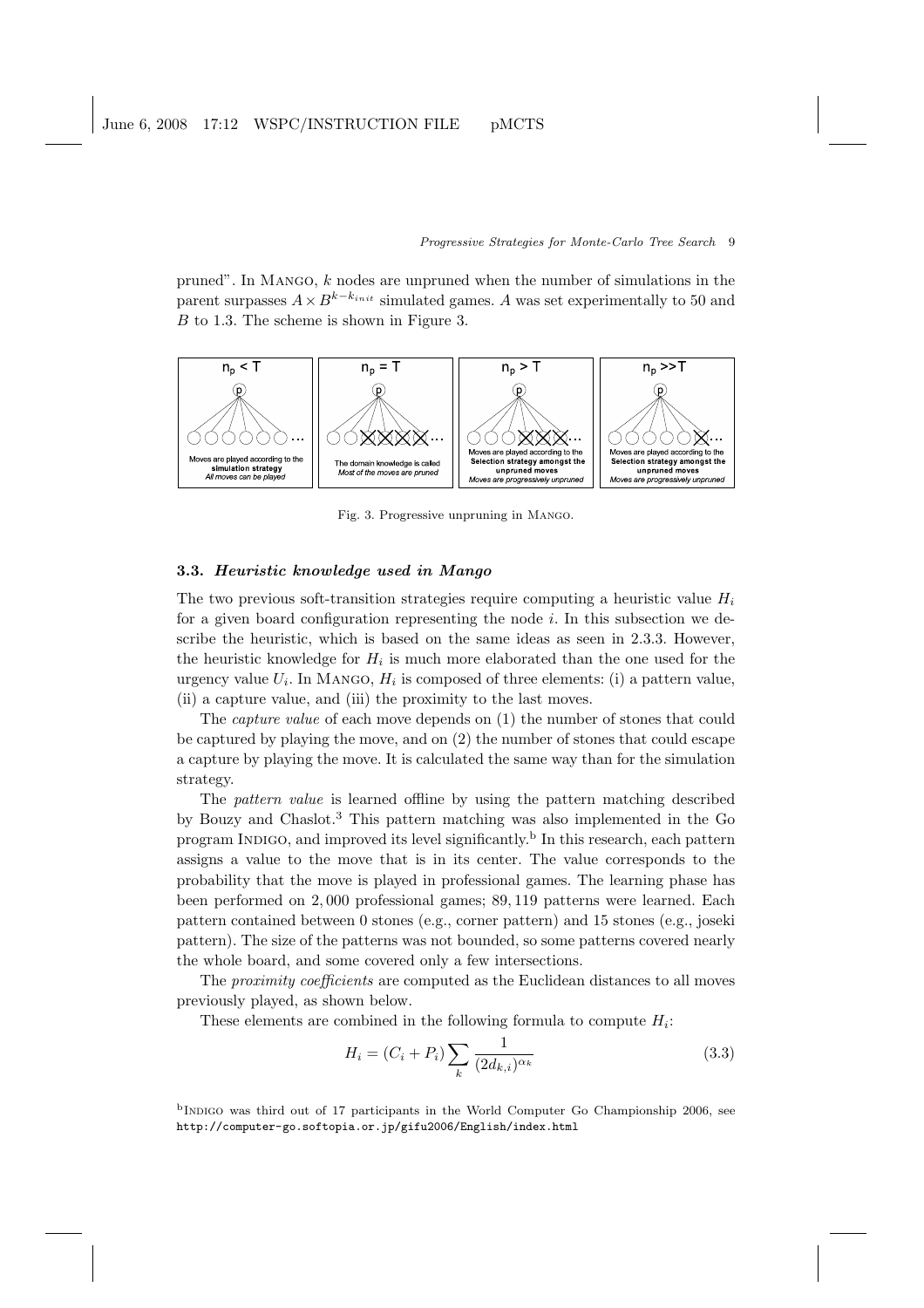where  $C_i$  is the capture value,  $P_i$  is the pattern value,  $d_{k,i}$  is the (Euclidean) distance to the  $k^{th}$  last move, and  $\alpha_k = 1.25 + \frac{k}{2}$ . This formula has been tuned experimentally. Computing the  $P_i$  values is the time-consuming part of the heuristic.

## 3.4. Time available for heuristics

The time consumed to compute  $H_i$  is in the order of one millisecond, which is around 1000 times slower than playing a move in a simulated game. To avoid a speed reduction in the program's performance, we compute  $H_i$  only once per node, when a certain threshold of games has been played through this node. The threshold was set to  $T = 30$  in MANGO. With this setting, the speed of the program was only reduced by 4 percent. The speed reduction is low because the amount of nodes that have been visited more than 30 times is low compared to the amount of moves played in the simulated games. It can be seen in Figure 4 that the number of calls to the domain knowledge is reduced quickly as T increases. Even for  $T = 9$ , the number of calls to the domain knowledge is quite low compared to the number of simulated moves. The amount of nodes having a certain visit count is plotted in Figure 5. The data has been obtained from a  $19 \times 19$  initial position by performing a 30-second MCTS. We have also plotted a trend line that shows that this data can be approximated by a power law.



Fig. 4. Number of calls to the domain knowledge relative to the number of simulated moves, as a function of the threshold T.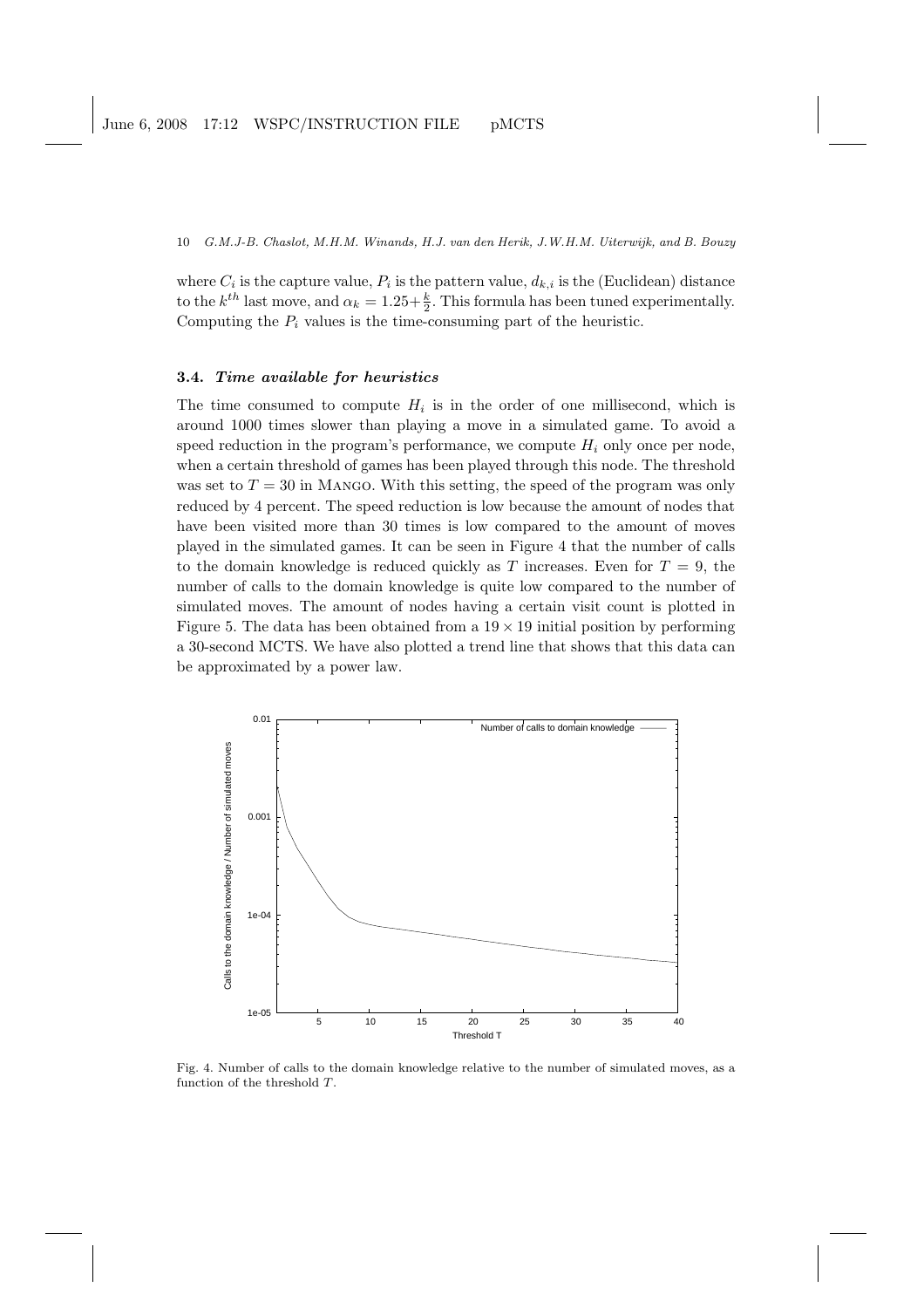

Fig. 5. Number of nodes with a given visit count.

# 4. Experiments

Three different series of experiments were conducted. Subsection 4.1 gives the impact of each progressive strategy against GNU Go. Subsection 4.2 shows that these methods also improve the level of our program in self-play. Subsection 4.3 assesses the strength of our program Mango in recent (internet) tournaments.

# 4.1. Mango vs. GNU Go

In the first series of experiments we tested the two progressive strategies in games against GNU GO version 3.6. The experiments were performed on the  $9 \times 9$ ,  $13 \times 13$ , and  $19 \times 19$  boards. Our program used 20,000 simulations per move. It takes on average less than one second on a  $9 \times 9$  board, two seconds on a  $13 \times 13$  board, and five seconds on a  $19 \times 19$  board. The level of GNU GO has been set to 10 on the  $9 \times 9$  board and on the  $13 \times 13$  board, and to 0 on the  $19 \times 19$  board. The results are reported in Table 1, where PB stands for progressive bias and PU for progressive unpruning.

From these experiments, the results, and our observation, we may arrive at three conclusions. First, the plain MCTS framework does not scale well to the  $13 \times 13$ board and the  $19 \times 19$  board, even by using GNU Go at level 0. Second, the progressive strategies increase Mango's level of play on every board size. Third, on the  $19 \times 19$  board size the combination of both strategies is much stronger than each strategy applied separately.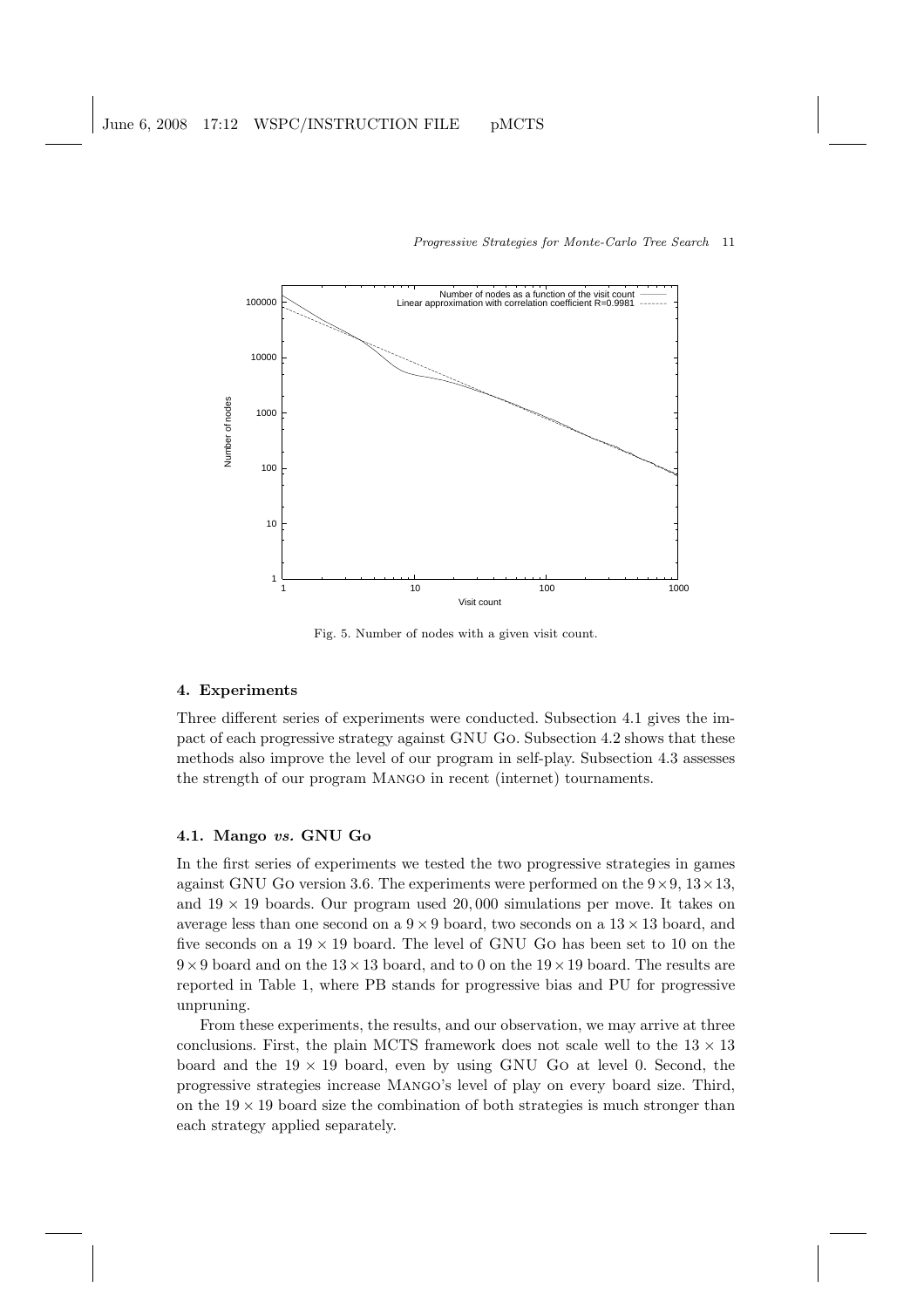| Board<br>size | Simulations<br>per move | GNU Go's<br>level | <b>PB</b> | PU | Wins   | Games      | 95 percent<br>confidence interval |
|---------------|-------------------------|-------------------|-----------|----|--------|------------|-----------------------------------|
| 9             | 20,000                  | 10                |           |    | 33.2%  | 1000       | $3.0\%$                           |
| 9             | 20,000                  | 10                |           | X  | 37.2%  | 1000       | 3.1%                              |
| 9             | 20,000                  | 10                | Χ         |    | 58.3%  | 1000       | 3.1%                              |
| 9             | 20,000                  | 10                | Χ         | X  | 61.7%  | 2000       | $2.2\%$                           |
| 13            | 20,000                  | 10                |           |    | 8.5%   | 500        | 2.5%                              |
| 13            | 20,000                  | 10                |           | X  | 15.6%  | 500        | $3.2\%$                           |
| 13            | 20,000                  | 10                | Χ         |    | 30.0%  | 500        | 4.1%                              |
| 13            | 20,000                  | 10                | Χ         | X  | 35.1\% | 500        | $4.3\%$                           |
| 19            | 20,000                  | $\Omega$          |           |    | $0\%$  | <b>200</b> | 1.0%                              |
| 19            | 20,000                  | $\theta$          |           | Χ  | 3.1%   | 200        | 2.5%                              |
| 19            | 20,000                  | $\Omega$          | Χ         |    | 4.8%   | <b>200</b> | $3.0\%$                           |
| 19            | 20,000                  | $\theta$          | Χ         | X  | 48.2%  | 500        | $4.5\%$                           |

Table 1. Results of Mango against GNU Go.

## 4.2. Self-play experiment

We also performed self-play experiments on the different board sizes. The time setting of these experiments is 10 seconds per move. On the  $9 \times 9$  board, MANGO using progressive strategies won 88 percent of 200 games played against Mango without progressive strategies. Next, on the  $13 \times 13$  board, MANGO using both progressive strategies won 81 percent of 500 games played against Mango without progressive strategies. Finally, on the  $19 \times 19$  board, MANGO using both progressive strategies won all the 300 games played against Mango without progressive strategies. These self-play experiments show that the impact of progressive strategies is larger on the  $19 \times 19$  board than on the  $13 \times 13$  and  $9 \times 9$  boards. This conclusion is consistent with the results of the experiments of the previous subsection.

# 4.3. Tournaments

In the last series of experiments we tested Mango's strength by competing in computer tournaments. Table 2 presents the results by Mango in the tournaments entered in 2007. In all these tournaments, Mango used both progressive strategies. In this table, KGS stands for "KGS Go Server". This server is the most popular one for computer programmers, and most of the well-known programs have participated in one or more editions (e.g., MoGo, CrazyStone, Go++, The Many Faces OF GO, GNU GO, INDIGO, AYA, DARIUSH, etc...).

As shown in the previous experiments, the progressive strategies are the main strength of Mango. We remark that Mango was always in the best half of the participants.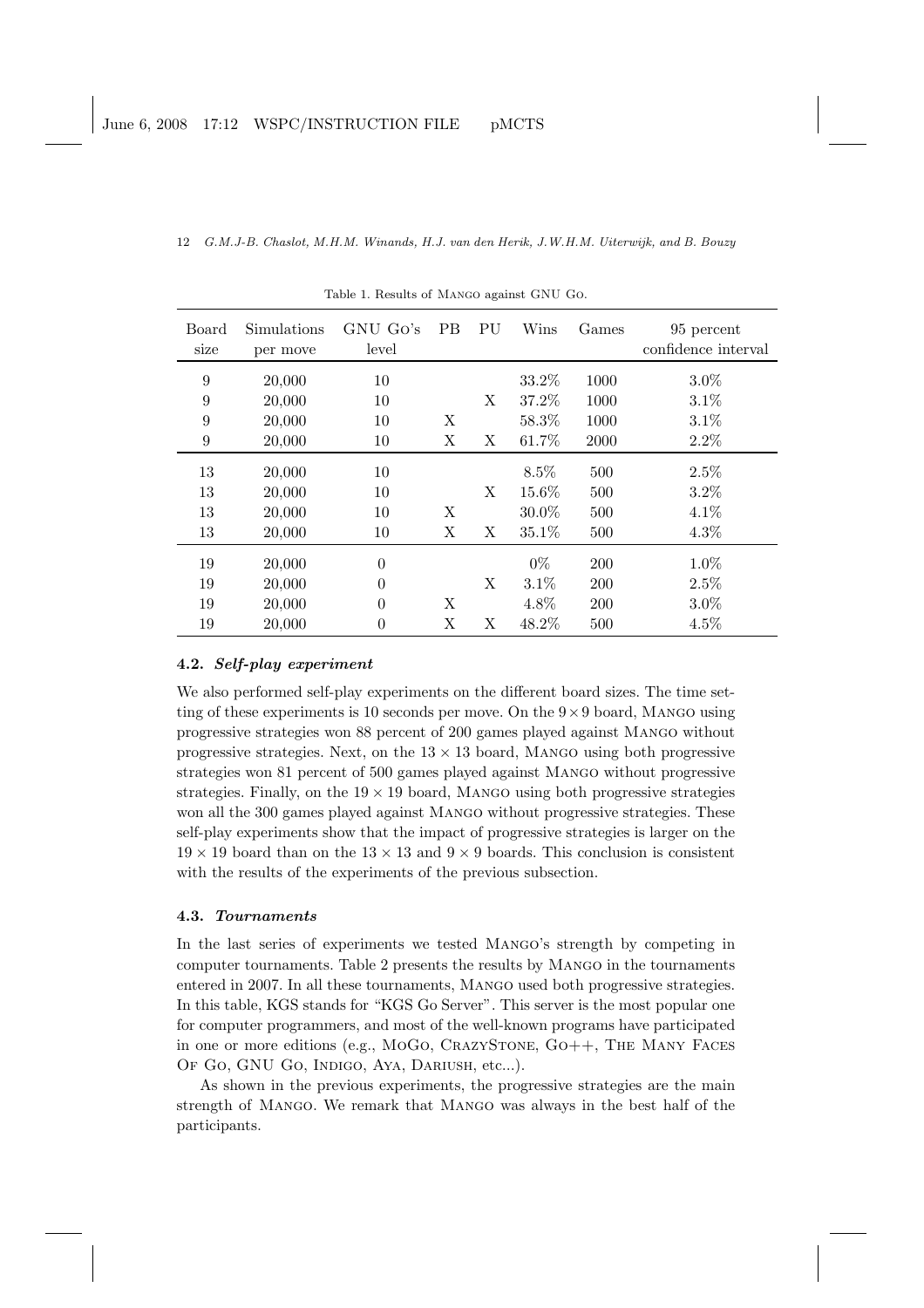| Tournament                  |                | Board Size Participants | MANGO's rank      |
|-----------------------------|----------------|-------------------------|-------------------|
| KGS January 2007            | $13 \times 13$ | 10                      | 2nd               |
| KGS March 2007              | $19 \times 19$ | 12                      | $4^{th}$          |
| KGS April 2007              | $13 \times 13$ | 10                      | $3^{rd}$          |
| KGS May 2007                | $13 \times 13$ |                         | 2nd               |
| $12^{th}$ Computer Olympiad | $9 \times 9$   | 10                      | $5^{th}$          |
| $12^{th}$ Computer Olympiad | $19 \times 19$ | 8                       | $4^{th}$          |
| KGS July 2007               | $13 \times 13$ | 10                      | $A$ <sup>th</sup> |

Table 2. Results by Mango in 2007 tournaments.

# 5. Discussion

An alternative enhancement to progressive bias has been proposed by Gelly and Silver.<sup>14</sup> It consists of introducing prior knowledge. The selected node  $k$  is the one, which satisfies formula 5.4:  $\ddot{\phantom{0}}$ s

$$
k \in argmax_{i \in I} \left( \frac{v_i \cdot n_i + n_{prior} \cdot Q_i}{n_i + n_{prior}} + C \times \sqrt{\frac{\ln n_p}{n_i + n_{prior}}} \right) \tag{5.4}
$$

where  $Q_i$  is the prior estimation of the position. Gelly and Silver use a reinforcement learning algorithm, which learned the value from self-play on the  $9 \times 9$  board.<sup>22</sup>  $n_{prior}$ is a coefficient that was tuned experimentally.

On the  $9 \times 9$  board, this technique successfully increased Mogo's winning percentage against GNU Go from 60 percent to 69 percent. However, learning the prior value  $Q_i$  was only done for the  $9 \times 9$  board. So, the scalability of this approach to larger board sizes is an open question.

We would also like to remark that a quite similar scheme to progressive unprunning, called progressive widening, has been proposed simultaneously by Coulom.<sup>12</sup> This scheme improved the level of his program CrazyStone significantly. The main difference with our implementation is that the speed of unpruning as implemented in his program is slower than the one used in Mango. This implies that the quality of the heuristic domain knowledge in his program is higher. Therefore it can afford to be more selective without pruning important moves.

## 6. Conclusions and Future Research

In this article we introduced the concept of progressive strategy. It enables a soft transition from a simulation to a selection strategy. Such a strategy uses (1) the information available for the selection strategy, and (2) some time-expensive domain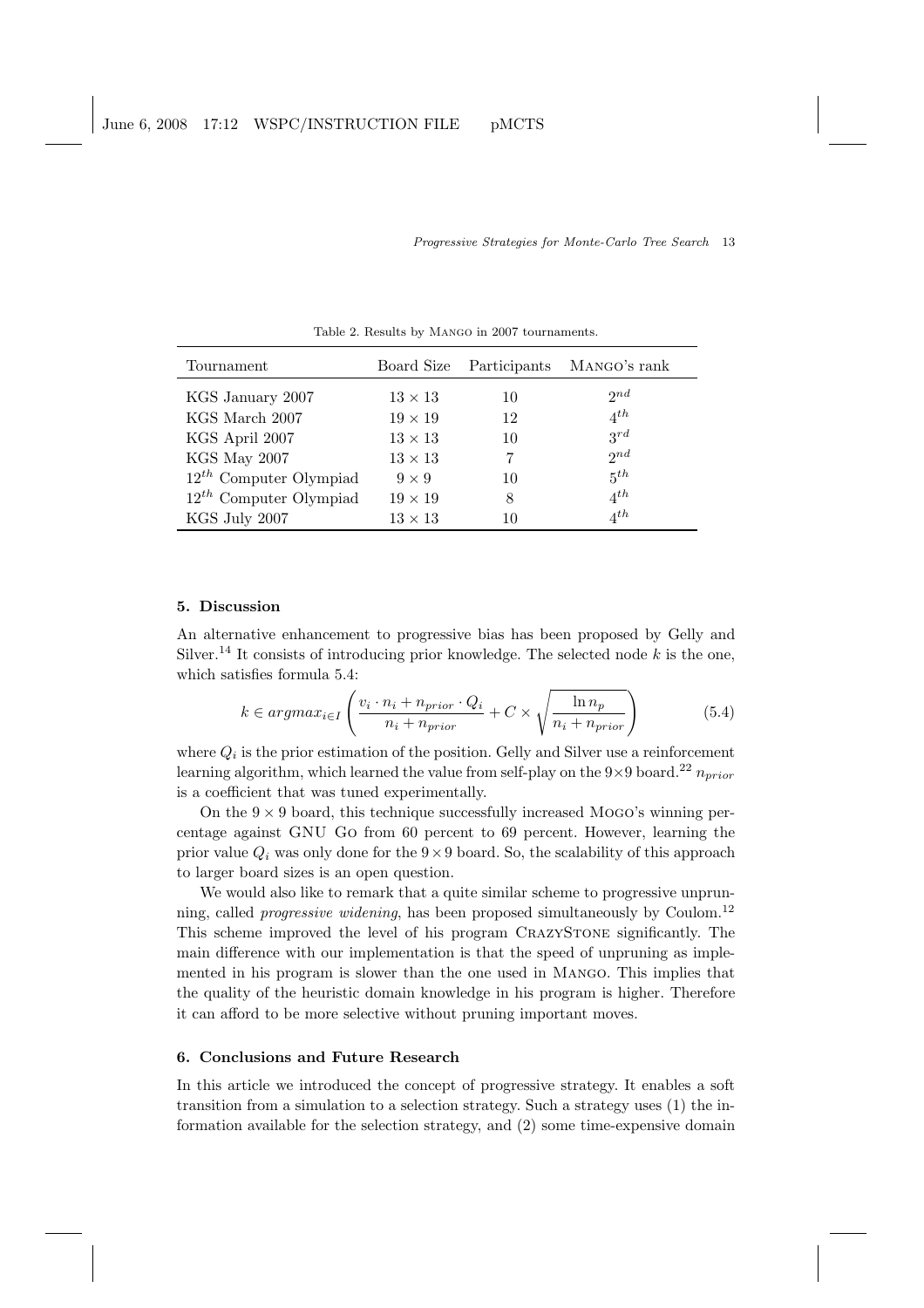knowledge. We have developed two progressive strategies: progressive bias and progressive unpruning. Progressive bias uses knowledge to direct the search. Progressive unpruning first reduces the branching factor, and then increases it gradually. This scheme is also dependent on knowledge.

Based on the results of the experiments performed with our program Mango, we may offer four conclusions. (1) The plain Monte-Carlo Tree Search method does not scale well to  $13 \times 13$  Go, and performs even worse in  $19 \times 19$  Go. (2) Progressive strategies increase the level of play of our program Mango significantly, on every board size. (3) On the  $19 \times 19$  board size, the combination of both strategies is much stronger than each strategy applied separately. (4) These strategies can use relatively expensive domain knowledge with hardly any speed reduction.

For future research there are four interesting directions. First, we will investigate other progressive strategies such as  $RAVE$  and  $UCT$  with prior knowledge.<sup>14</sup> They have been recently proposed to include knowledge in the Monte-Carlo Tree Search framework. It would be interesting to combine them with the current progressive strategies. Second, the progressive strategies could give even better results by using more advanced knowledge, e.g., as developed by Coulom.<sup>12</sup> Third, another idea is to improve the heuristic knowledge by using life-and-death knowledge. Fourth, an interesting path of research is to apply the work by Coquelin and Munos<sup>11</sup> to improve the progressive bias.

## Acknowledgments

This work is financed by the Dutch Organization for Scientific Research (NWO) for the project Go for Go, grant number 612.066.409.

## References

- 1. B. Bouzy. Associating Domain-Dependent Knowledge and Monte-Carlo Approaches within a Go Program. Information Sciences, Heuristic Search and Computer Game Playing IV, 175(4):247–257, 2005.
- 2. B. Bouzy and T. Cazenave. Computer Go: An AI-oriented Survey. Artificial Intelligence, 132(1):39–103, 2001.
- 3. B. Bouzy and G.M.J-B. Chaslot. Bayesian Generation and Integration of K-nearestneighbor Patterns for 19x19 Go. In G. Kendall and Simon Lucas, editors, IEEE 2005 Symposium on Computational Intelligence in Games, Essex, UK, pages 176–181, 2005.
- 4. B. Bouzy and G.M.J-B. Chaslot. Monte-Carlo Go Reinforcement Learning Experiments. In IEEE 2006 Symposium on Computational Intelligence in Games, Reno, USA, pages 187–194, 2006.
- 5. B. Bouzy and B. Helmstetter. Monte-Carlo Go Developments. In H.J. van den Herik, H. Iida, and E. A. Heinz, editors, Proceedings of the 10th Advances in Computer Games Conference (ACG-10), pages 159–174. Kluwer Academic, 2003.
- 6. B. Brügmann. Monte Carlo Go. Technical report, Physics Department, Syracuse University, http://citeseer.ist.psu.edu/655469.html, 1993.